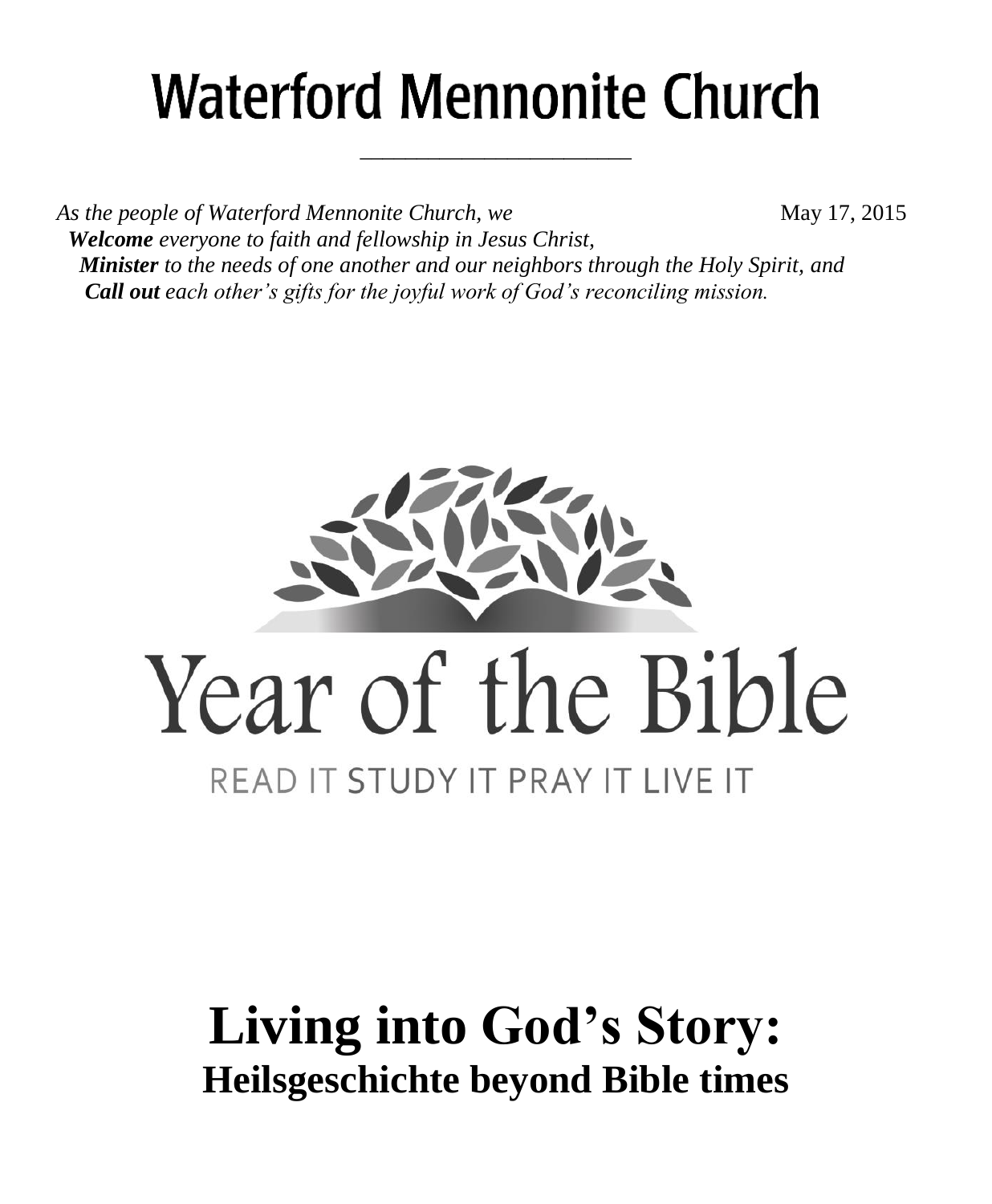| <b>Visualizing Scripture</b>      |                                                                                                                                                |                                   |  |
|-----------------------------------|------------------------------------------------------------------------------------------------------------------------------------------------|-----------------------------------|--|
| Prelude                           | Goshen High School Double String Quartet                                                                                                       |                                   |  |
| Gathering songs                   | How great thou art<br><b>Bless the Lord</b><br>Jesus, help us live in peace                                                                    | Vyron and Elvina Schmidt<br>SJ 52 |  |
|                                   | Call to worship and lighting of the peace lamp*                                                                                                | Jo Ward-Selman                    |  |
| Offering                          | Please pass the friendship pads as we give our offerings.                                                                                      | Elvina Schmidt                    |  |
| Song of worship                   | True evangelical faith                                                                                                                         | Vyron Schmidt                     |  |
| Children's time                   |                                                                                                                                                | Aaron Lehman                      |  |
| Scripture reading                 | Philippians 3:7-11, 20-21                                                                                                                      |                                   |  |
| Sermon                            | "The story goes on hallelujah!"                                                                                                                | Cindy Voth                        |  |
| Song of response                  | I love to tell the story                                                                                                                       |                                   |  |
| Receiving new members             | Leon & Esther Farmwald; Harold & Esther Helmuth $(1st$ service)<br>Jean Oyer; Shirley Toole; Scott & Michelle Richer (2 <sup>nd</sup> service) |                                   |  |
|                                   | Thanking and blessing Judy (and Carl) Kniesly (2 <sup>nd</sup> service)                                                                        |                                   |  |
| Sharing and congregational prayer |                                                                                                                                                | Neil Amstutz                      |  |
| Benediction                       |                                                                                                                                                |                                   |  |
| Sending with reflections          | Let us talents and tongues employ                                                                                                              |                                   |  |
|                                   | $H = Hymnal$ : A Worship Book; $SI = Sing$ the Journey; $SS = Sing$ the Story                                                                  |                                   |  |

\*We light the peace lamp every Sunday to lament all unnecessary and violent loss of life around the world.

**Living Stream Worship: Both services are live streamed at** [www.waterfordchurch.org](http://www.waterfordchurch.org/)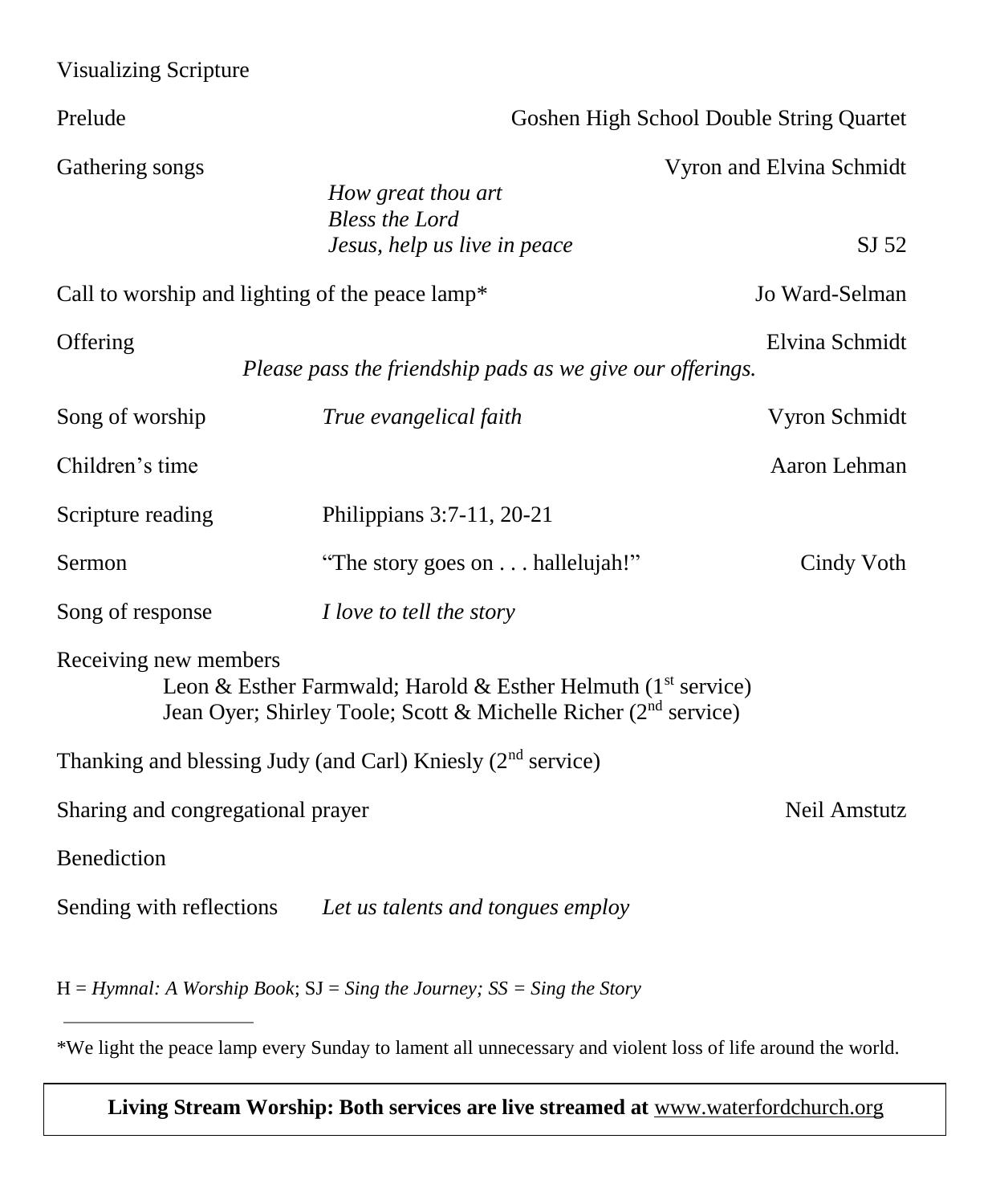### **Prayers for Brothers and Sisters**

*Our congregational meeting this evening at 6:30*, for God's Spirit to be present as our guide. *Pastor Neil Amstutz* as he prepares to begin renewal leave on May 25.

*Ron Guengerich* as he prepares to serve WMC as an interim pastor during Neil's renewal leave. *Mike Yordy* as he graduates from Anabaptist Mennonite Biblical Seminary on May 23.

- *Adam and Jeanette Strode of Mennonite Mission Network* continue to develop cultural and language competency in Thailand. Pray with them for the ability "to conduct a Bible study and share the gospel in a way that would be intellectually and spiritually significant" to their Thai neighbors.
- *Jerrell and Jane Ross Richer* as they host a group of Goshen College students who are participating in a May Term class in Ecuador.
- *Students, teachers, and school staff* as they anticipate the end of another school year in the upcoming weeks.
- *God's people around the world* who experience persecution for their faith.
- *Mennonite Church USA and its member churches* in a time of uncertain future affiliations. Pray for a regional prayer gathering to be held here at Waterford on Saturday, June 6.
- *Jordan and Christa Graber Kauffman* as they make plans to move to the Kent, Ohio area this July. Please also pray for Christa as she looks for a teaching job in that community as well.
	- Jordan will be attending graduate school at Kent State University starting this fall.
- *WMC young adult Emily Bowman*, serving with Mennonite Central Committee in Honduras, for her new friendships to continue to grow and deepen as she settles into her new community.

### **Welcome, Guests**

Large print copies of the bulletin and the hymnal and hearing aid systems are available from the ushers. Sermon boards for children are available at the back door; please pick one up as you enter. You are encouraged to bring infants through age two children to the nursery. Pick up the newsletter, *Buzz,* from the welcome kiosk in the foyer.

### **Welcome Team**

|                | Greeter/Hosts Henry and Fanny Mast                                             |
|----------------|--------------------------------------------------------------------------------|
| Ushers         | Ken Otto, Ken Houtz, Merv Chupp $(1st)$ ;                                      |
|                | Glenn Reinford, Herb Resler, Wade Ramer (2 <sup>nd</sup> )                     |
| <b>Nursery</b> | Marge & Carly Gingerich $(1st)$ ; Vicki Weirich, Jan Swartzendruber (nurture); |
|                | Audrey Oostland, Rachel Stoltzfus (2 <sup>nd</sup> )                           |
| Audiovisual    | Glen Kauffmann, Gene Leinbach, Jeff Claassen                                   |

## **Today**

| 8:00/10:45 a.m. Worship |                                                   |
|-------------------------|---------------------------------------------------|
| $9:15$ a.m.             | Coffee and fellowship                             |
| $9:30$ a.m.             | Nurture hour—classes for all ages                 |
| $12:00$ p.m.            | College students' fellowship meal/fellowship hall |
| $6:30$ p.m.             | Congregational meeting/fellowship hall            |
|                         |                                                   |